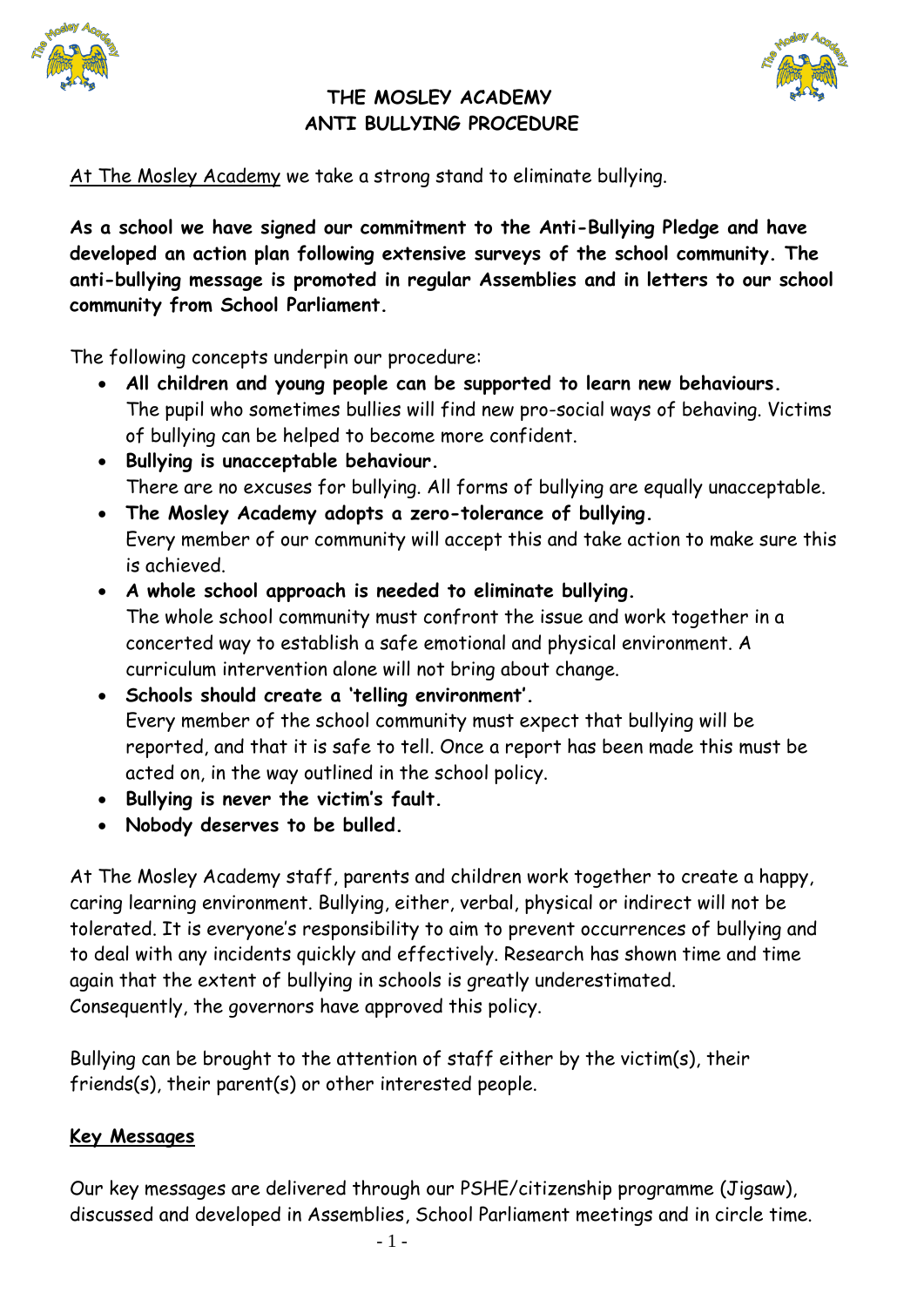Children have opportunities to raise concerns and issues in School Parliament, and directly to any member of the school staff. We are a "Telling School". We listen. We are working towards the Well-Being for Schools Award in 2019-20.

#### **These are the key messages we wish the children to develop:**

#### **EYFS / Keystage 1**

- I can say how I feel.
- I'm proud to be me.
- I know what bullying is and that it's wrong.
- Bullies get into trouble.
- I don't bully.
- I know what I can do if I get bullied.
- I can help others who are being bullied.
- I know where to get help.
- I know what good behaviour is.
- Good behaviour is rewarded.
- I enjoy coming to school.
- I feel safe and want others to feel safe too.
- I have choices.
- I can make good choices.
- We are all special.
- I care about other people.
- My feelings can help me keep safe.
- It's good to take turns.
- Listen and think before you speak.

#### **Keystage 2**

- I don't have to put up with bullying.
- It's not okay to bully.
- Bullying hurts inside and outside.
- I am unique and special.
- People are the same yet different.
- I have rights and responsibilities.
- It's okay to tell.
- There are people I can ask for help.
- There are things I can do to stop bullying.
- I can play safely without hurting others.
- Be a friend to have a friend.
- I am responsible for my own actions.
- I can help make our school a bully free zone.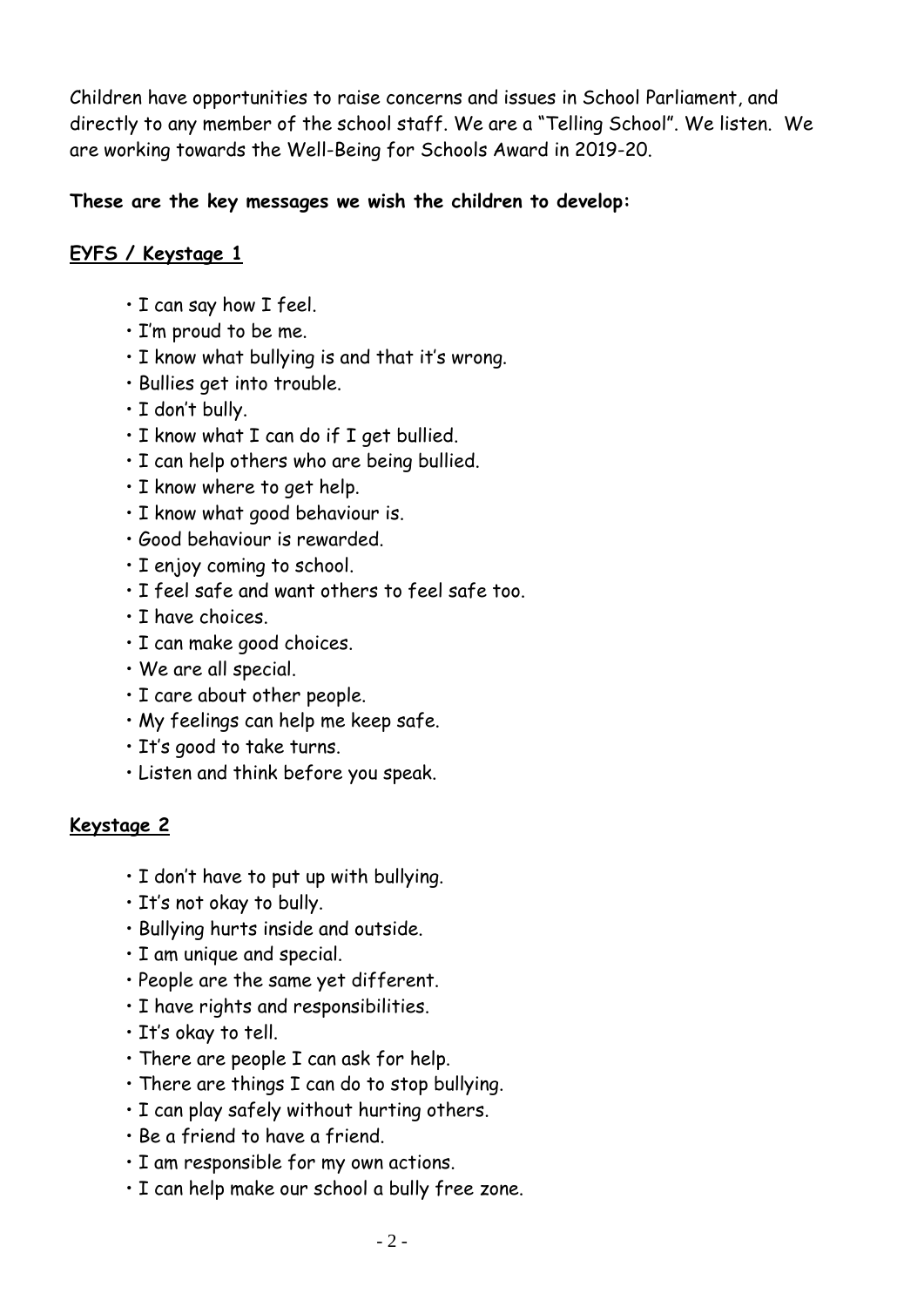#### **Social and Co-operative Skills**

The school is to encourage students to:

• develop good relationships with others, and work in co-operative ways to achieve common goals;

• take responsibility as a member of a group for jointly decided actions and decisions. Participate appropriately in a range of social and cultural settings;

• learn to recognise, analyse, and respond appropriately to discriminatory practices and behaviours;

• acknowledge individual differences and demonstrate respect for the rights of all people;

• demonstrate consideration for others through qualities such as integrity, reliability, trustworthiness, caring or compassion, fairness, diligence, tolerance, and hospitality or generosity;

• develop a sense of responsibility for the well-being of others and for the environment;

• participate effectively as responsible citizens in a democratic society;

• develop the ability to negotiate and reach consensus.

#### **Attitudes and Values**

"The school curriculum, through its practices and procedures, will reinforce the commonly held values of individual and collective responsibility which underpin democratic society. These values include honesty, reliability, respect for others, respect for the law, tolerance, fairness, caring or compassion, non-sexism and non-racism."

#### **And...**

"Pupils will examine the context and implications of their values and those of others, and the values on which our current social structures are based."

#### **Well-being**

Well-being is one of the underpinning concepts of the health and physical education curriculum, and is concerned with the physical, mental and emotional, social and spiritual dimensions of the individual. Much of this work at Mosley is delivered through our Jigsaw PSHE programme.

#### **Health Promotion**

This is the process that helps to create supportive physical and emotional environments in classrooms, whole schools, communities and society.

#### **The Socio-ecological Perspective**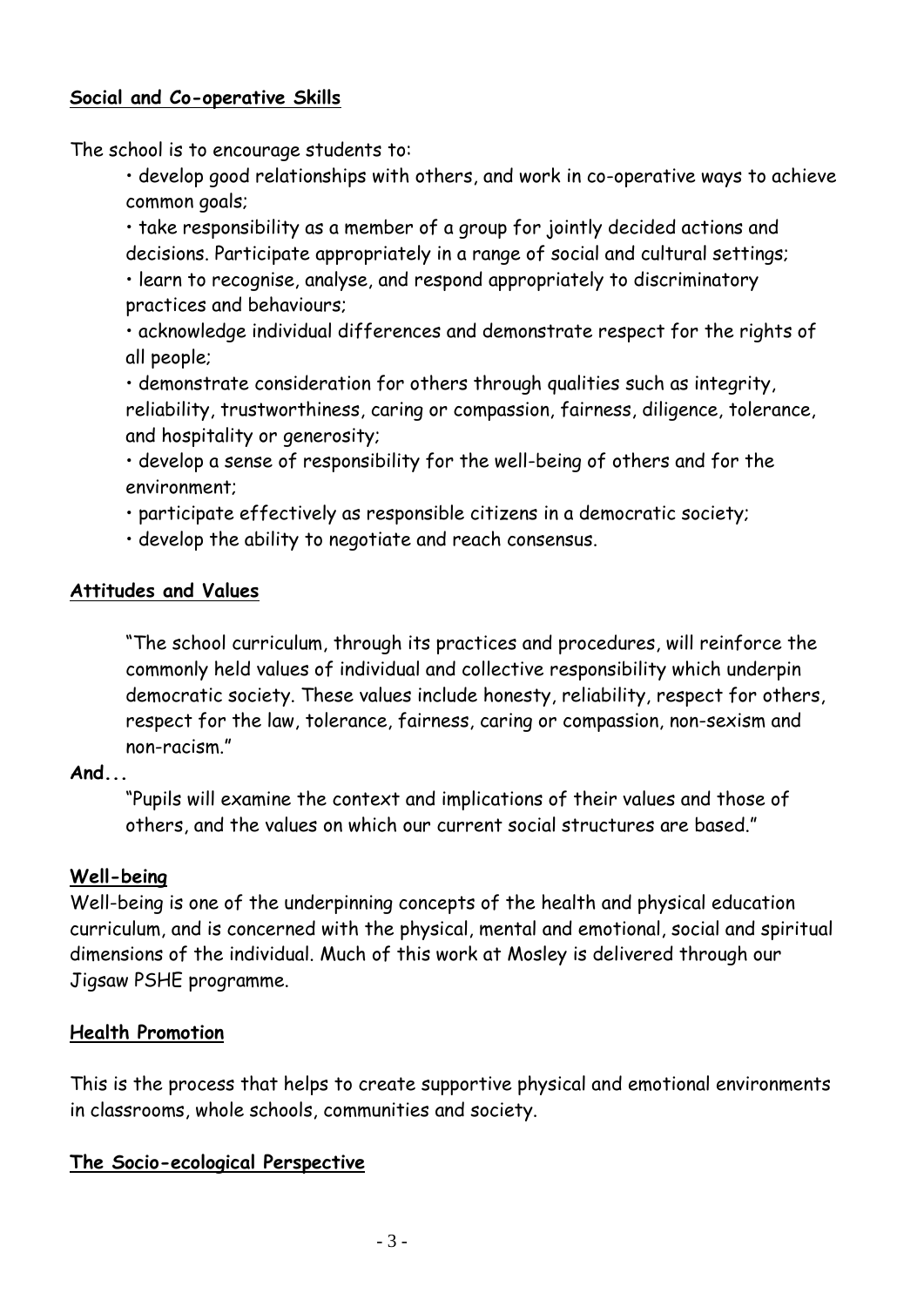Mutual care and shared responsibility between self and others actively contributes to own and others well-being. This concept also allows for the analysis of social factors that contribute to violence and aggression.

#### **Attitudes and values are promoted which contribute to the well-being of individuals and society:**

Through their learning in health and physical education, students will develop **a positive and responsible attitude to their own physical, mental and emotional, social, and spiritual well-being** that includes;

- valuing themselves and other people;
- a willingness to reflect on beliefs;
- the strengthening of integrity, commitment, perseverance, and courage.

#### They will develop **respect for the rights of other people** for example through:

- acceptance of a range of abilities;
- acknowledgement of diverse viewpoints;
- tolerance and open-mindedness.

They will develop **care and concern for other people in their community and for the environment** through:

- co-operation;
- applying care, compassion;
- constructive challenge and competition;
- positive involvement and participation.

They will develop a **sense of social justice** and will demonstrate:

- fairness;
- inclusiveness and non-discriminatory practices.

• Pupils will understand the rights, roles and responsibilities people have as they participate in groups and will learn the laws and rules that determine people's behaviour in groups. They will discover how individuals, communities and nations exercise their rights and meet their responsibilities

#### **Strategy for dealing with bullying**

The following is a list of actions available to staff depending on the perceived seriousness of the situation. The emphasis is always on a caring, listening approach as bullies are often victims too - that is why they bully.

• Discussions at length with the victim. This will require patience and understanding.

#### **Remember - Listen, believe, act.**

• Identify the bully/bullies. Obtain witnesses if possible.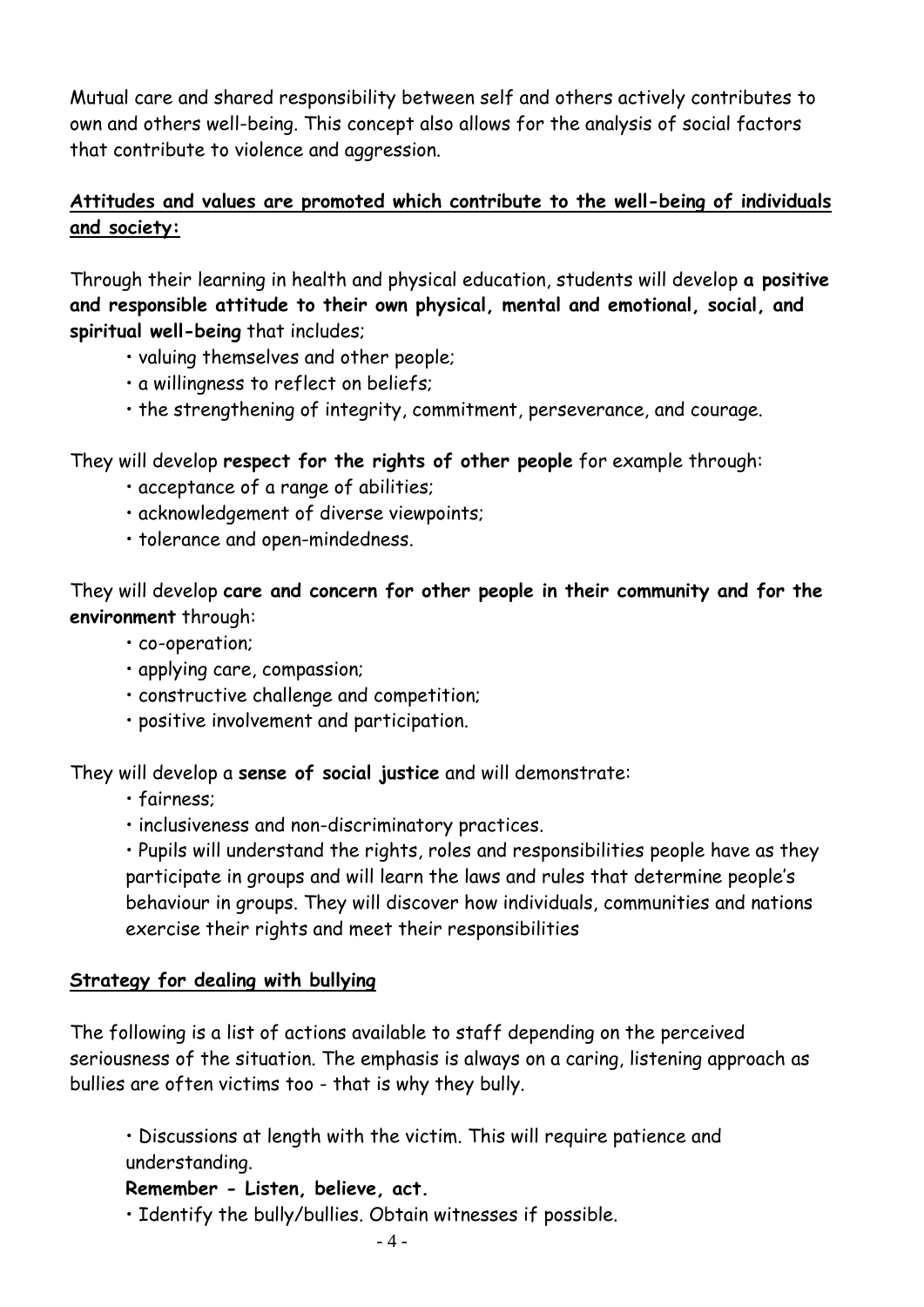#### **Advise the Headteacher / Deputy Headteacher.**

• Discussions with the bully. Confront them with the details and ask them to tell the truth about the situation/incident. **Make it clear that bullying is not acceptable at The Mosley Academy.** 

• If they own up then follow the procedure outlined below and in the Discipline Policy.

• If they do not own up, investigate further. If it is clear that they are lying, continue with the procedure. Children usually own up if presented with all the facts.

• Separate discussions with parents of bully and victim.

• Sanctions for the bully may include withdrawal from favoured activities, loss of playtimes, exclusion from school during lunchtimes, exclusion from school, depending on perceived severity of the incident(s).

• Continue monitoring the situation by observing at playtimes/lunchtimes and having discussions with victim to ensure no repetition.

• As the behaviour of the bully (hopefully) improves, then favoured activities etc. can be reinstated, and the child should be praised for good behaviour. This will rebuild the child's self-esteem, which may have been damaged after being caught bullying, or could have been low anyway, hence the bullying.

In order to identify incidents of bullying and the identities of bullies, at The Mosley Academy we have agreed to carrying our the following strategies:

- All staff watch for early signs of distress in pupils
- All staff listen, believe, act
- Staff pupils, parents and governors are all aware of this procedure.

Reviewed 2019